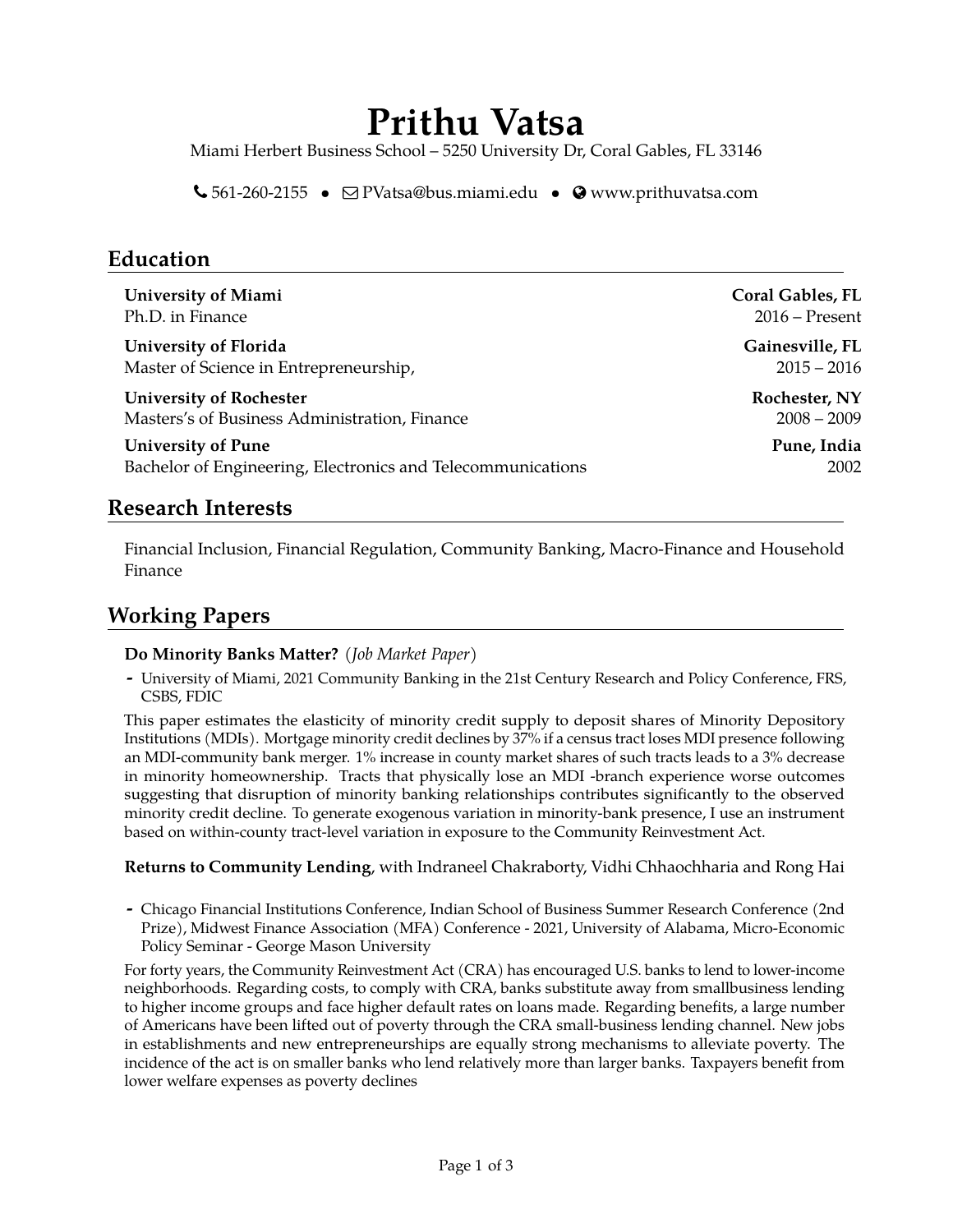#### **Small Business Lending by Commercial Loan Securitizers**

#### **-** University of Miami

After the Great Recession, commercial loan securitizers expanded their small business lending about four times faster compared to other banks. This sustained credit expansion had a positive impact on socioeconomic outcomes in geographies that were relatively more exposed to these banks. I document that for every percentage point increase in securtizers' share of county-level deposits, the growth rate of small businesses and employment provided by these businesses increases by 4 bps and 6 bps respectively. I extend these results to a household level and find that a household's chances of making an out-of-poverty and out-of-unemployment transition in exposed geographies increase by 1.2% and 0.65% respectively. Finally, I document that most of these benefits accrue to the non-tradable sector of the local economies.

### **Teaching Experience**

#### **University of Miami**

FIN303: Intermediate Financial Management, Instructor, Summer, 2021 (Rating: 4.9/5.0)

FIN302: Fundamentals of Finance, Instructor, Spring, Fall 2020 (Rating: 4.2/5.0)

FIN670: Advanced Corporate Finance , Teaching Assistant, Fall 2016, 2017, 2018, 2019 and 2020

### **Professional Experience**

| <b>SBICAP Ventures Limited</b><br>Investment Officer, Neev Fund<br>ESG driven private equity investments in the renewable energy and infrastructure sectors | Mumbai, India<br>$2013 - 2015$ |
|-------------------------------------------------------------------------------------------------------------------------------------------------------------|--------------------------------|
| <b>SBI Capital Markets Limited</b><br>Manager<br>- Quarterbacked diverse fund raising and transaction advisory mandates in wind, energy, gas, solar based   | Mumbai, India<br>$2009 - 2013$ |
| power sector<br>- Deals completed or managed exceed US\$ 4 billion in combined transaction value                                                            |                                |
| Capgemini                                                                                                                                                   | Chicago, Pune                  |

Senior Consultant 2002 – 2007 Rolling out multiple subprime loan product and pricing strategies across the US

### **Professional Skills and Certifications**

**Technical Skills:** Stata, R, MATLAB, VBA, C, COBOL, CICS, JCL, VLSI

**Deal Structuring:** Private Equity, LBO, Project Finance deal structuring, legal documentation

### **Professional Service**

#### **Referee**

Review of Financial Economics 2017 – Present